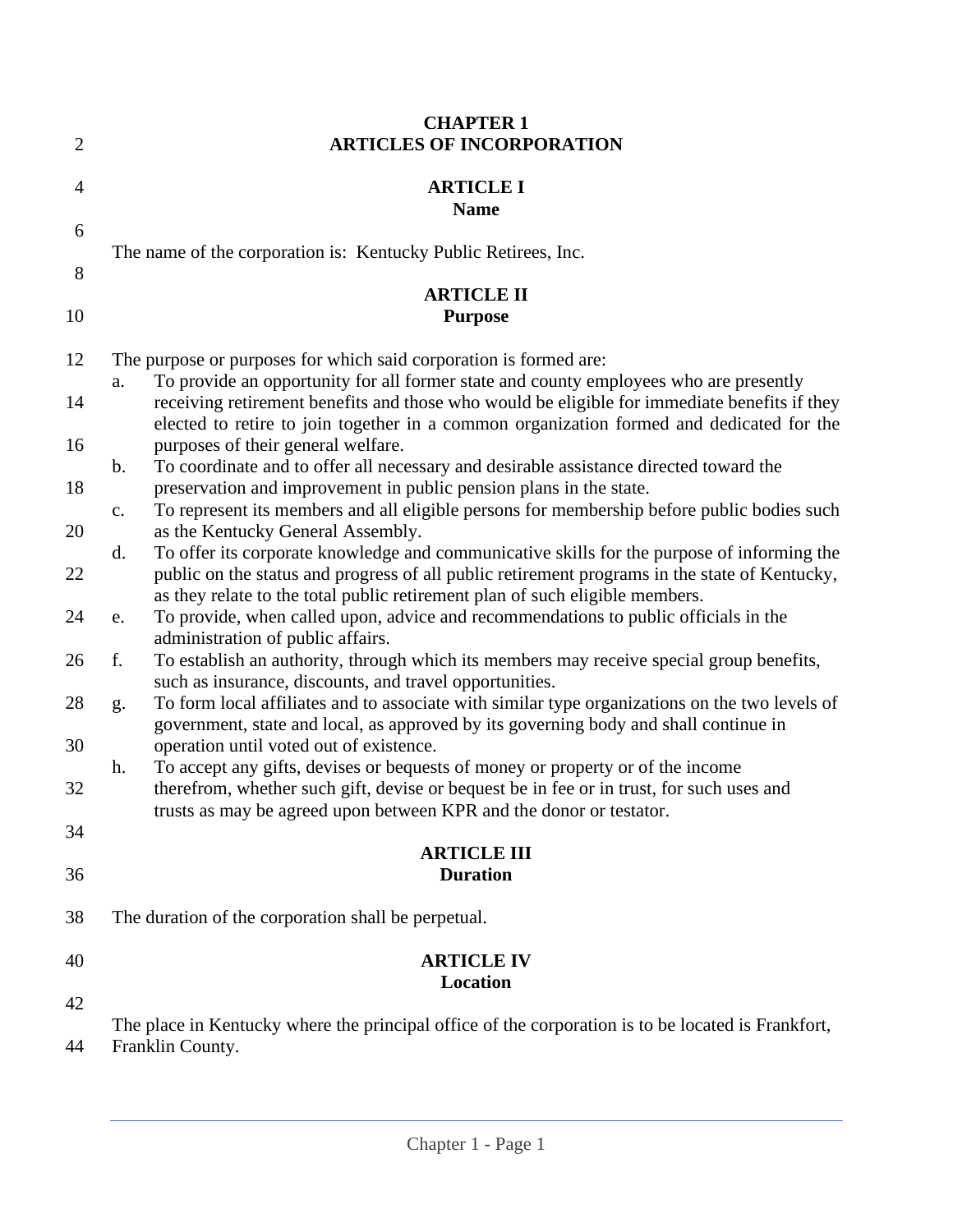| 46 | <b>ARTICLE V</b><br><b>Membership</b>                                                                                                                                                                                                                                                                                                                                                               |
|----|-----------------------------------------------------------------------------------------------------------------------------------------------------------------------------------------------------------------------------------------------------------------------------------------------------------------------------------------------------------------------------------------------------|
| 48 |                                                                                                                                                                                                                                                                                                                                                                                                     |
| 50 | The membership of the Kentucky Public Retirees, Inc., shall consist of individuals who are<br>eligible as set forth in the bylaws of the corporation. Local chapter membership shall also be<br>recognized as provided for in the bylaws.                                                                                                                                                           |
| 52 |                                                                                                                                                                                                                                                                                                                                                                                                     |
| 54 | <b>ARTICLE VI</b><br><b>Board of Directors</b>                                                                                                                                                                                                                                                                                                                                                      |
| 56 | The Board of Directors shall be elected initially at a called meeting of all interested persons and<br>hold office until the first Annual Meeting. Thereafter the Board shall consist of such officers and                                                                                                                                                                                          |
| 58 | appointees as provided in the bylaws of the corporation. Terms of service and frequency of<br>meetings of the board shall be as specified in the bylaws.                                                                                                                                                                                                                                            |
| 60 | <b>ARTICLE VII</b>                                                                                                                                                                                                                                                                                                                                                                                  |
| 62 | <b>Officers</b>                                                                                                                                                                                                                                                                                                                                                                                     |
| 64 | The Officers of the corporation shall be elected at the Annual Meeting by the members present<br>and eligible to vote from the membership and shall consist of President, Vice President/President<br>Elect, Secretary, and Treasurer, and other necessary officers as provided in the bylaws.<br>Thereafter the officers and the frequency of their election shall be as provided in the bylaws of |
| 66 |                                                                                                                                                                                                                                                                                                                                                                                                     |
| 68 | the corporation. The registered agent of the corporation shall be selected as provided in the<br>bylaws.                                                                                                                                                                                                                                                                                            |
| 70 | <b>ARTICLE VIII</b>                                                                                                                                                                                                                                                                                                                                                                                 |
| 72 | <b>Dues</b>                                                                                                                                                                                                                                                                                                                                                                                         |
| 74 | Each member and each club shall pay dues annually as prescribed in the bylaws of KPR.                                                                                                                                                                                                                                                                                                               |
| 76 | <b>ARTICLE IX</b><br><b>Bylaws</b>                                                                                                                                                                                                                                                                                                                                                                  |
| 78 |                                                                                                                                                                                                                                                                                                                                                                                                     |
| 80 | Bylaws not inconsistent with these Articles of Incorporation which embody the less permanent<br>features of the governance of KPR shall be adopted along with said Articles which together shall<br>operate as the authority and guidelines under which this organization shall operate. The Bylaws                                                                                                 |
| 82 | may be amended after the Board has first approved the proposed amendment. The Board shall<br>have a ballot with an explanation of the proposed amendment prepared and mailed to every KPR                                                                                                                                                                                                           |
| 84 | member of record. The membership shall have 60 days from the date of mailing to vote on the<br>proposed amendment. A simple majority of the ballots returned within the 60-day period shall                                                                                                                                                                                                         |
| 86 | be required for the adoption of amendments to the bylaws.                                                                                                                                                                                                                                                                                                                                           |
| 88 |                                                                                                                                                                                                                                                                                                                                                                                                     |
| 90 |                                                                                                                                                                                                                                                                                                                                                                                                     |
|    |                                                                                                                                                                                                                                                                                                                                                                                                     |